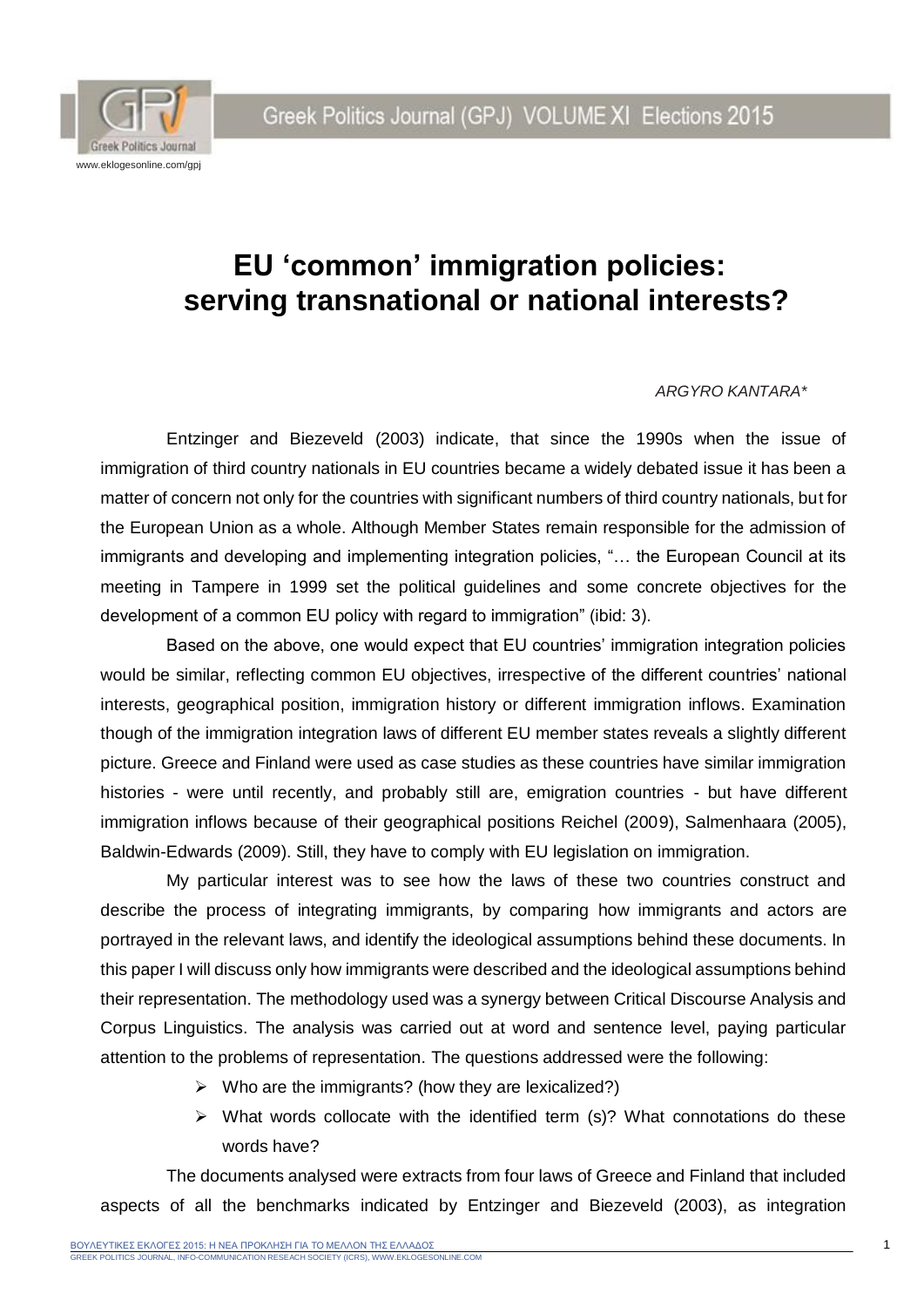

indicators, namely socioeconomic, cultural, legal and political integration. The chosen legislation sections from both countries, regard non EU immigrants, but exclude asylum seekers, students, diplomats, researchers, ex-patriats, for whom in both countries, special, more favorable provisions are made. These laws are publicly available through the two countries' governmental sites and are available in English as well. The details of the sites are as follows; regarding Greece, the governmental site is: The Ministry of Interior, General Secretariat of Population & Social Cohesion [\(http://www.ypes.gr/en/Generalsecretariat\\_PopulationSC/Laws/\)](http://www.ypes.gr/en/Generalsecretariat_PopulationSC/Laws/) where the Codification of Legislation on Entry, Residence and Social Integration of Third-Country nationals on Greek Territory and Law 3284 (on Ratification of the Greek Nationality Code) can be found in English.Regarding Finland, the governmental site where the relevant laws (Aliens Act, Nationality Act) can be found in Finnish and English are: The Finnish Ministry of the Interior, Finnish Immigration service [\(http://www.immigrationservice.fi/netcomm/?language=EN\)](http://www.immigrationservice.fi/netcomm/?language=EN)

A concordance of the above laws that were related to the immigration integration benchmarks was made, using Concordance 3.3, available at <http://www.concordancesoftware.co.uk/> and after removing all numerical, pronoun, prepositional, particle tokens and verbs, nouns, adjectives and adverbs that were not directly semantically related to the key word "immigrant" and words that appeared twice, a comparative table of words that appeared more than 10 times, as this was considered statistically significant, was created. Based on that table, the word frequencies related to how "immigrants" were termed was revealed, followed by an examination of their collocations (words that go before and after them).

The comparison of the immigration integration laws of the two countries among other things, revealed a significant similarity between them; the common **non-use** of the term "immigrant", that denotes "[…]persons that depart from one's native land and getting settled at another place". [http://definitions.uslegal.com/i/immigrant/.](http://definitions.uslegal.com/i/immigrant/) The terminology used instead, was *third-country nationals* in Greek laws, denoting "(...) an employee who is not a citizen of the home or host countries".<http://definitions.uslegal.com/t/third-country-national> and *alien* in Finnish laws, denoting "(…) a person who is not a citizen of the country in which they live." <http://definitions.uslegal.com/a/alien/>

Thus, the way "immigrants" are termed, and arguable defined, in the legislation of the two countries, portrays how the countries under analysis conceive and understand those people. Not as people who want to settle in the host country, but either as temporary employees (Greece) or as nationals of another country, residing in Finland whose intentions with regards to settling down are unclear. The use of the term *alien* in the Finnish laws, just foregrounds people's otherness but not their purpose in coming to the country.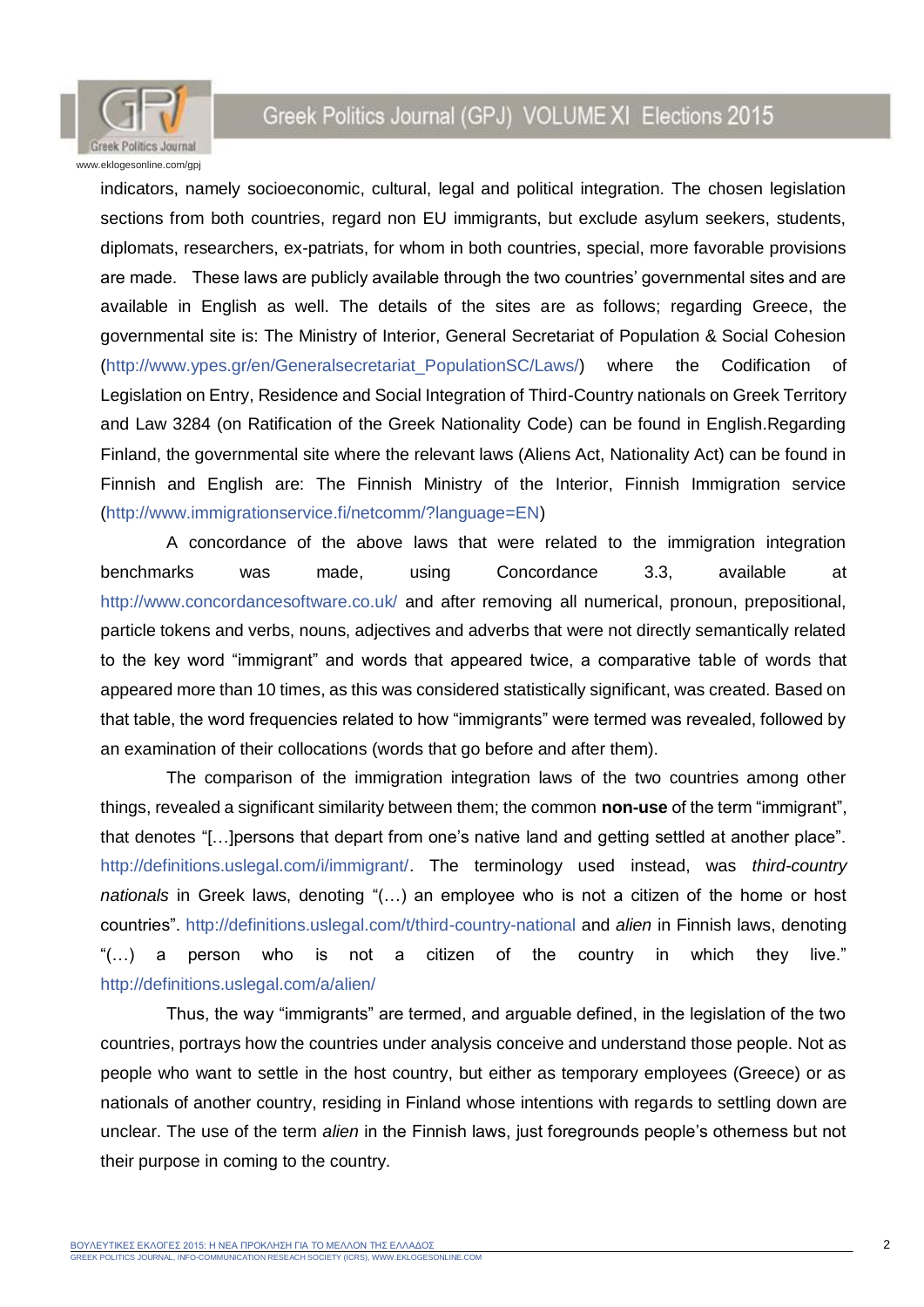

Entzinger and Biezeveld (2003) have already identified that in different EU countries immigrants are defined in different ways, and they consider it as a problem with the EU Member States. I would argue though, that the inconsistency in the terminology used is not simply a problem, creating double-speak in the EU community, but reflects national contexts that, in turn, dictate slight variations in (common) policy priorities.

In the examination of the immigration integration legislation of Greece and Finland the fact that different words are used to refer to immigrants, reflects a common conceptualization of how immigrants are conceived of in each country. What is common in the legal terms used in the legislation of both countries, is the emphasis on the notion of non-nationality introducing the idea of otherness; an idea somehow expected since the analysed texts were laws that tend to be both prescriptive and descriptive. In other words they have to define who these "others" are; and here lies, paradoxically, the difference but also the similarity in the way "others" are described in the two countries. The similarity has to do with the way "immigrants" are termed in the legislation of both countries; the fact that they are not portrayed as people indenting to settle permanently. The difference is in the way they are termed, which in turn may reflect national notions of what an "immigrant" is.

In the Greek context they are *third-country nationals,* employees that work in *our* country; these are the people the Greek laws involve. In the Finnish context they are *aliens,* persons that live in *our* country and are not Finnish nationals; these are the people the Finnish laws involve.

The terminology used in the Greek laws reflects how the Greek State, through its integration policy, sees "others"; as temporary workers. This might be attributed to past notions of an immigrant as "[…] a male temporary worker who after collecting a sum of money through his work would return to his country." (Katrougalos et al 2004:21) – my translation - and although the country in the late 1980's has received a great influx of immigrants, and has attempted to re-shape its immigration laws accordingly afterwards (Zigoura 2007), it seems that not much has changed terminology wise, and arguably conceptually wise.

The terminology used in the Finnish laws partly reflects how the Finnish State, through its integration policy, sees "others"; as nationals of another country that live in Finland and they may (not) want to permanently reside in it. I believe that the term used reveals the country's uncertainty as to how to see non-nationals and what to do with them, a fact that may attributed to Finland's being a new immigration receiving country, thus inexperienced and in an awkward position with regard to how to view and consequently deal with the situation.

It seems that, by using different terms to talk about the "same" thing allows the EU Member States to remain responsible for the development and implementation of integration policies, within a common EU framework. It seems thus that the use of different terminology serves specific national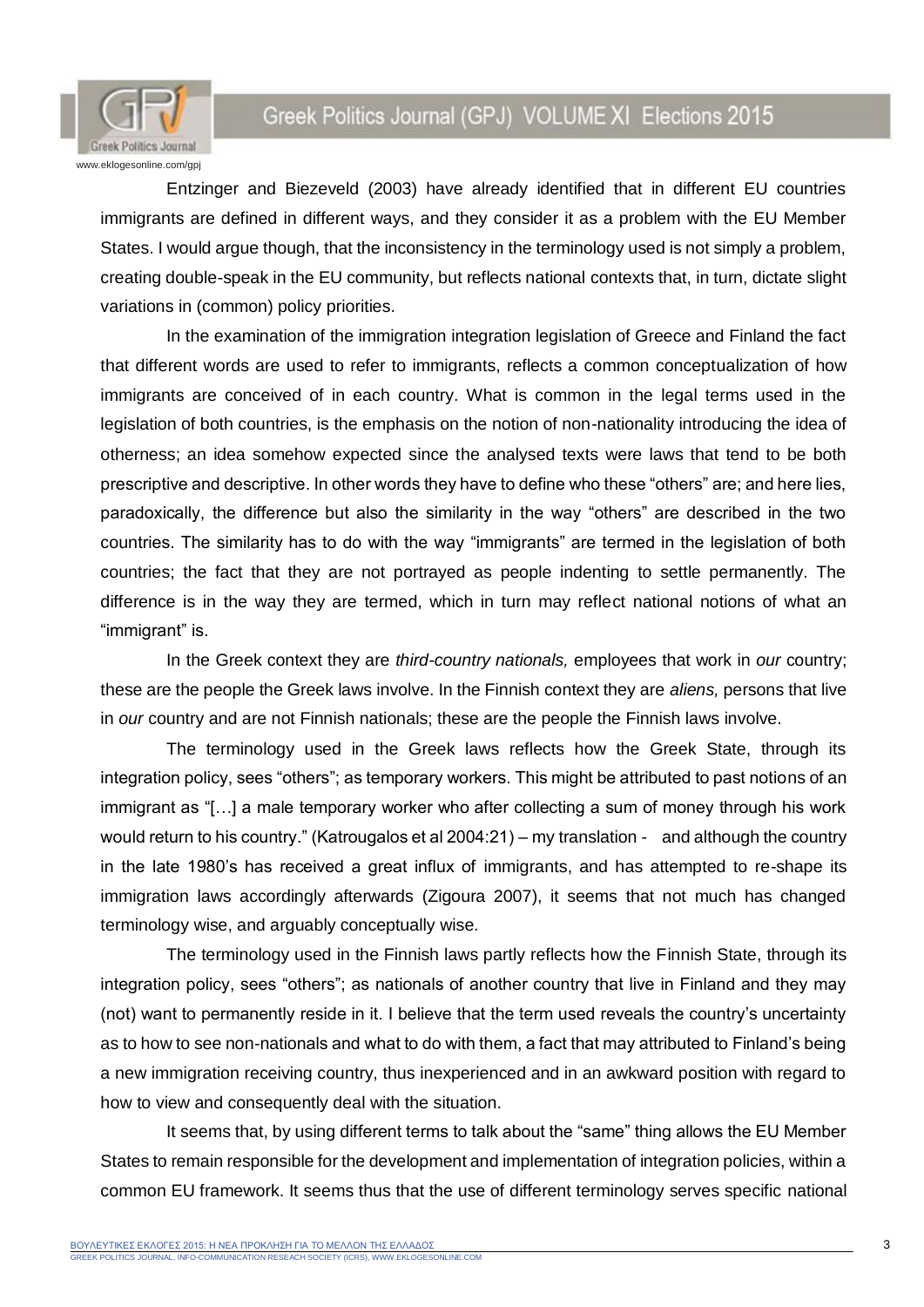

needs under the umbrella of a common EU policy. I would further argue, extending Linos' (2001) argument for Greece to Finland, that national immigration policies are shaped more by domestic policies than international, or EU, factors. If that is the case, it seems to point to the lack of common, transnational, EU policies at the expense of national policies, despite claims to the contrary. In other words, although it is claimed that there are common EU (immigration) policies, in practice, as reflected in the wording of EU member states legislation, national conceptualizations are foregrounded. This lack of common policies and the foregrounding of national understandings of them, or national interests, indicates that EU is not a common body with coherent policies, at least regarding immigration. In that sense, it can be argued that EU member states' legal discourse first and foremost exhibits *euroscepticism,* in the sense that the countries themselves foreground their differences and not their similarities, backgrounding thus any European integration. In that definition and understanding of euroscepticism, it seems that it is inherent in the EU, so the rise of eurosceptic parties in the recent European Parliament elections [\(http://graphics.wsj.com/european-elections-2014/\)](http://graphics.wsj.com/european-elections-2014/) is just a reflection of an already existing phenomenon, inbuilt in the EU non-common policies.

#### *References*

- Baldwin-Edwards M. (2009) *Regine, Regularisations in Europe. Study on Practices in the area of regularisation of illegally staying third country nationals in the Member States of the EU, Appendix A: Country Studies, Vienna: International Centre for Migration Policy Development (ICMPD)*
- Entzinger H. and Biezeveld R. (2003) *Benchmarking in Immigrant Integration*, Report written for the European Commission, European Research Centre on Migration and Ethnic Relations (ERCOMER), Faculty of Social Sciences, Erasmus University Rotterdam.
- $\triangleright$  Katrougalos G., Kontiadis X., Kostoula M., Mousmouti M., Papatheodorou Th., Chamodraka X., (2004) *Νομικές, Θεσμικές και Διοικητικές Διαστάσεις του καθεστώτος εισόδου και παραμονής μεταναστών στην Ελλάδα. Προκλήσεις και Προοπτικές Βελτίωσης. Μελέτη Συμβατότητας του Ελληνικού και Ευρωπαϊκού Θεσμικού Πλαισίου*. [Legal, Institutional and Administrative Dimensions of the entrance and stay of immigrants in Greece. Challenges and Improvement Prospects. Compatibility Study of the Greek and European Institutional Frameworks*.*] Athens: European Constitutional Law Center, Themistoclis & Dimitris Tsatsos **Foundation**